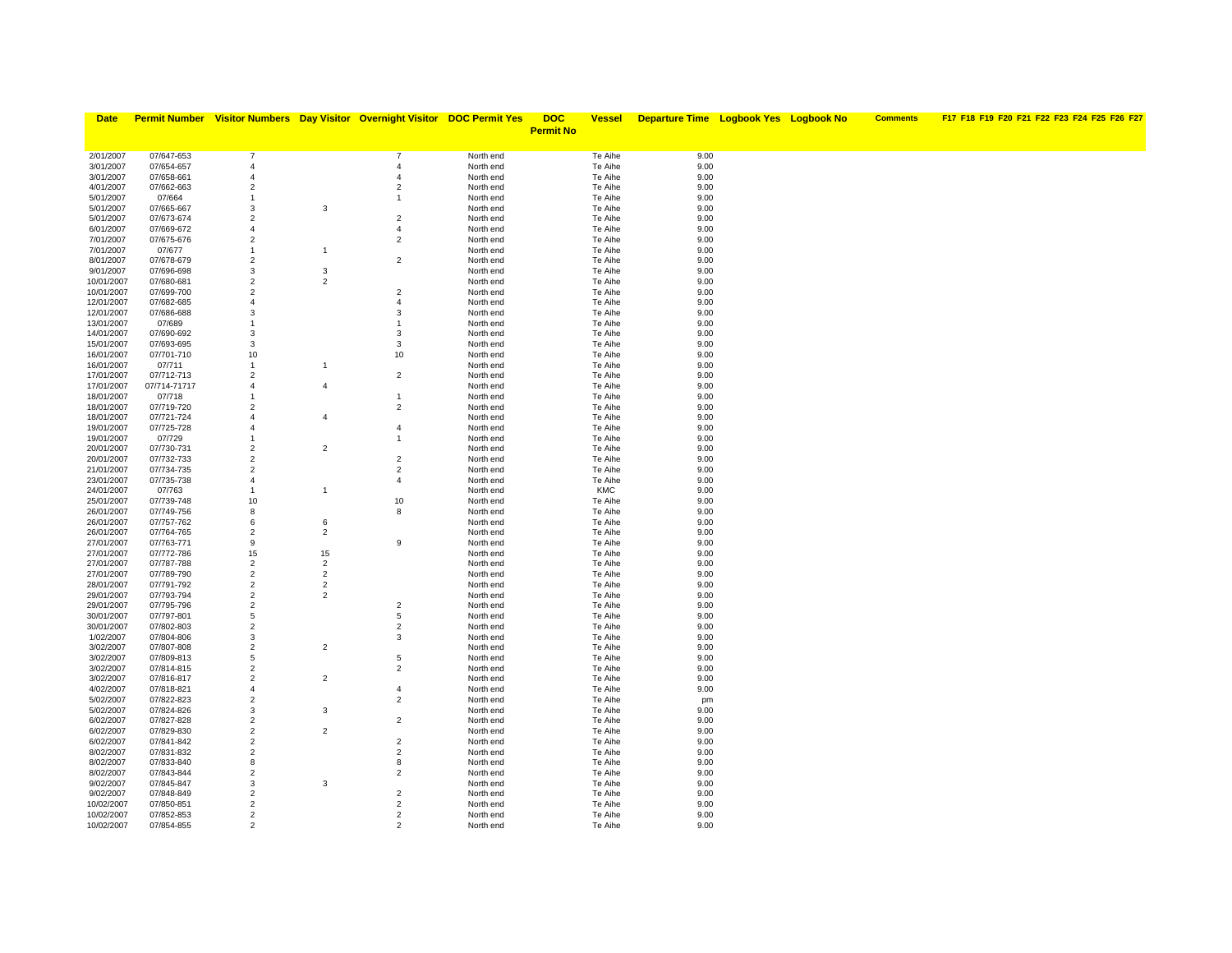| 10/02/2007 | 07/856-857   | $\sqrt{2}$     |                | 2                       | North end |   | Te Aihe | 9.00 |
|------------|--------------|----------------|----------------|-------------------------|-----------|---|---------|------|
| 11/02/2007 | 07/858-859   | $\overline{2}$ |                | 2                       | North end |   | Te Aihe | 9.00 |
| 12/02/2007 | 07/860       | $\mathbf{1}$   |                | 1                       | North end |   | Te Aihe | 9.00 |
| 12/02/2007 | 07/861-870   | 10             | 10             |                         | North end |   | Te Aihe | 9.00 |
| 13/02/2007 | 07/871-880   | 10             |                | 10                      | North end |   | Te Aihe | 9.00 |
| 13/02/2007 | 07/881-885   | 5              | 5              |                         | North end |   | Te Aihe | 9.00 |
| 14/02/2007 | 07/886-890   | 5              | 5              |                         | North end |   | Te Aihe | 9.00 |
| 14/02/2007 | 07/891-892   | $\overline{2}$ |                | 2                       | North end |   | Te Aihe | 9.00 |
|            |              | 3              |                | 3                       | North end |   | Te Aihe | 9.00 |
| 15/02/2007 | 07/893-895   |                |                |                         |           |   |         |      |
| 15/02/2007 | 07/896-897   | $\overline{c}$ |                | $\overline{2}$          | North end |   | Te Aihe | 9.00 |
| 15/02/2007 | 07/941       | 1              |                | 1                       | North end |   | Te Aihe | pm   |
| 16/02/2007 | 07/941-942   | $\overline{2}$ | $\overline{2}$ |                         | North end |   | Te Aihe | 9.00 |
| 17/02/2007 | 07/898-903   | 6              | 6              |                         | North end |   | Te Aihe | 9.00 |
| 17/02/2007 | 07/904-918   | 15             | 15             |                         | North end |   | Te Aihe | 9.00 |
| 17/02/2007 | 07/919-922   | 4              |                | 4                       | North end |   | Te Aihe | 9.00 |
| 17/02/2007 | 07/923-926   | 4              |                | 4                       | North end |   | Te Aihe | pm   |
| 17/02/2007 | 07/927-928   | $\overline{2}$ | $\mathbf 2$    |                         | North end |   | Te Aihe | 9.00 |
| 18/02/2007 | 07/929-930   | $\overline{2}$ | $\overline{2}$ |                         | North end |   | Te Aihe | 9.00 |
| 18/02/2007 | 07/931-932   | $\overline{2}$ |                | $\overline{\mathbf{c}}$ | North end |   | Te Aihe | pm   |
| 18/02/2007 | 07/933-934   | $\overline{2}$ |                | $\overline{\mathbf{c}}$ | North end |   | Te Aihe | 9.00 |
| 18/02/2007 | 07/935-936   | $\overline{2}$ | $\overline{2}$ |                         | North end |   | Te Aihe | 9.00 |
|            |              |                | $\overline{2}$ |                         |           |   |         |      |
| 18/02/2007 | 07/937-938   | $\mathbf 2$    |                |                         | North end |   | Te Aihe | 9.00 |
| 22/02/2007 | 07/939-942   | $\overline{4}$ |                | $\overline{4}$          | North end |   | Te Aihe | 9.00 |
| 22/02/2007 | 07/943-966   | 24             | 24             |                         | North end |   | Te Aihe | 9.00 |
| 24/02/2007 | 07/967-976   | 10             |                | 10                      | North end |   | Te Aihe | 9.00 |
| 24/02/2007 | 07/977-1000  | 24             | 24             |                         | North end |   | Te Aihe | 9.00 |
| 25/02/2007 | 07/1001-1002 | $\overline{2}$ |                | $\boldsymbol{2}$        | North end |   | Te Aihe | 9.00 |
| 25/02/2007 | 07/1003-1009 | $\overline{7}$ |                | $\overline{7}$          | North end |   | Te Aihe | 9.00 |
| 2/03/2007  | 07/1010-1012 | 3              |                | 3                       | North end |   | Te Aihe | 9.00 |
| 26/02/2007 | 07/1013-1014 | $\overline{2}$ |                | $\overline{2}$          | North end |   | Te Aihe | 9.00 |
| 27/02/2007 | 07/1015-1016 | $\mathbf 2$    |                | $\boldsymbol{2}$        | North end |   | Te Aihe | 9.00 |
| 28/02/2007 | 07/1017-1018 | $\mathbf 2$    |                | $\boldsymbol{2}$        | North end |   | Te Aihe | 9.00 |
| 28/02/2007 | 07/1019-1020 | $\overline{2}$ |                | $\overline{2}$          | North end |   | Te Aihe | 9.00 |
|            |              | $\mathbf 2$    | $\mathbf 2$    |                         |           |   |         |      |
| 28/02/2007 | 07/1021-1022 |                |                |                         | North end |   | Te Aihe | 9.00 |
| 2/03/2007  | 07/1023-1024 | $\overline{2}$ | $\overline{2}$ |                         | North end |   | Te Aihe | 9.00 |
| 3/03/2007  | 07/1025-1026 | $\overline{2}$ |                | $\overline{\mathbf{c}}$ | North end |   | Te Aihe | 9.00 |
| 3/03/2007  | 07/1027-1029 | 3              |                | 3                       | North end |   | Te Aihe | 9.00 |
| 3/03/2007  | 07/1030-1032 | 3              |                | 3                       | North end |   | Te Aihe | 9.00 |
| 3/03/2007  | 07/1033-1034 | $\overline{2}$ |                | $\overline{2}$          | North end |   | Te Aihe | 9.00 |
| 4/03/2007  | 07/1035-1036 | $\overline{2}$ | $\overline{2}$ |                         | North end |   | Te Aihe | 9.00 |
| 4/03/2007  | 07/1037-1054 | 18             | 18             |                         | North end |   | Te Aihe | 9.00 |
| 5/03/2007  | 07/1055-1056 | $\overline{2}$ |                | $\overline{\mathbf{c}}$ | North end |   | Te Aihe | 9.00 |
| 5/03/2007  | 07/1057-1058 | $\overline{2}$ | $\mathbf 2$    |                         | North end |   | Te Aihe | 9.00 |
| 4/03/2007  | 07/1035-1036 | $\overline{2}$ | $\overline{2}$ |                         | North end |   | Te Aihe | 9.00 |
| 4/03/2007  | 07/1037-1053 | 18             | 18             |                         | North end |   | Te Aihe | 9.00 |
| 5/03/2007  | 07/1055-1056 | $\overline{2}$ |                | $\overline{\mathbf{c}}$ | North end |   | Te Aihe | 9.00 |
| 5/03/2007  | 07/1057-1058 | $\overline{2}$ | $\overline{2}$ |                         | North end |   | Te Aihe | 9.00 |
|            |              | $\mathbf{1}$   |                | 1                       |           |   | Te Aihe | 9.00 |
| 6/03/2007  | 07/1059      |                |                |                         | North end |   |         |      |
| 8/03/2007  | 07/1060-1061 | $\overline{c}$ |                | $\overline{c}$          | North end |   | Te Aihe | 9.00 |
| 10/03/2007 | 07/1062-1063 | $\overline{c}$ |                | $\overline{\mathbf{c}}$ | North end |   | Te Aihe | 9.00 |
| 10/03/2007 | 07/1064-1065 | $\overline{2}$ |                | $\overline{2}$          | North end |   | Te Aihe | 9.00 |
| 10/03/2007 | 07/1066-1067 | $\mathbf 2$    |                | $\boldsymbol{2}$        | North end |   | Te Aihe | 9.00 |
| 10/03/2007 | 07/1068-1069 | $\overline{2}$ |                | $\overline{2}$          | North end |   | Te Aihe | 9.00 |
| 10/03/2007 | 07/1070-1079 | 10             | 10             |                         | North end |   | Te Aihe | 9.00 |
| 11/03/2007 | 07/1080-1084 | 5              |                | 5                       | North end |   | Te Aihe | 9.00 |
| 11/03/2007 | 07/1085-1086 | $\overline{2}$ |                | 2                       | North end |   | Te Aihe | 9.00 |
| 12/03/2007 | 07/1087      | $\mathbf{1}$   | $\mathbf{1}$   |                         |           | X | Te Aihe | 9.00 |
| 12/03/2007 | 07/1088-1090 | 3              | 3              |                         | North end |   | Te Aihe | 9.00 |
| 13/03/2007 | 07/1091-1092 | $\overline{c}$ | $\overline{2}$ |                         | North end |   | Te Aihe | 9.00 |
| 15/03/2007 | 07/1093-1094 | $\overline{2}$ |                | $\overline{\mathbf{c}}$ | North end |   | Te Aihe | 9.00 |
| 16/03/2007 | 07/1095-1096 | $\overline{c}$ |                | $\overline{\mathbf{c}}$ | North end |   | Te Aihe | 9.00 |
| 16/03/2007 | 07/1097-1102 | 6              |                | 6                       | North end |   | Te Aihe | 9.00 |
|            |              |                |                |                         |           |   |         |      |
| 17/03/2007 | 07/1103-1104 | $\sqrt{2}$     |                | $\boldsymbol{2}$        | North end |   | Te Aihe | 9.00 |
| 17/03/2007 | 07/1105-1106 | $\mathbf 2$    |                | $\overline{c}$          | North end |   | Te Aihe | 9.00 |
| 18/03/2007 | 07/1107-1109 | 3              |                | 3                       | North end |   | Te Aihe | 9.00 |
| 19/03/2007 | 07/1110-1112 | 3              |                | 3                       | North end |   | Te Aihe | 9.00 |
| 20/03/2007 | 07/1113-1118 | 6              |                | 6                       | North end |   | Te Aihe | 9.00 |
| 21/03/2007 | 07/1119-1124 | 6              | 6              |                         | North end |   | Te Aihe | 9.00 |
| 22/03/2007 | 07/1125-1134 | 10             |                | 10                      | North end |   | Te Aihe | 9.00 |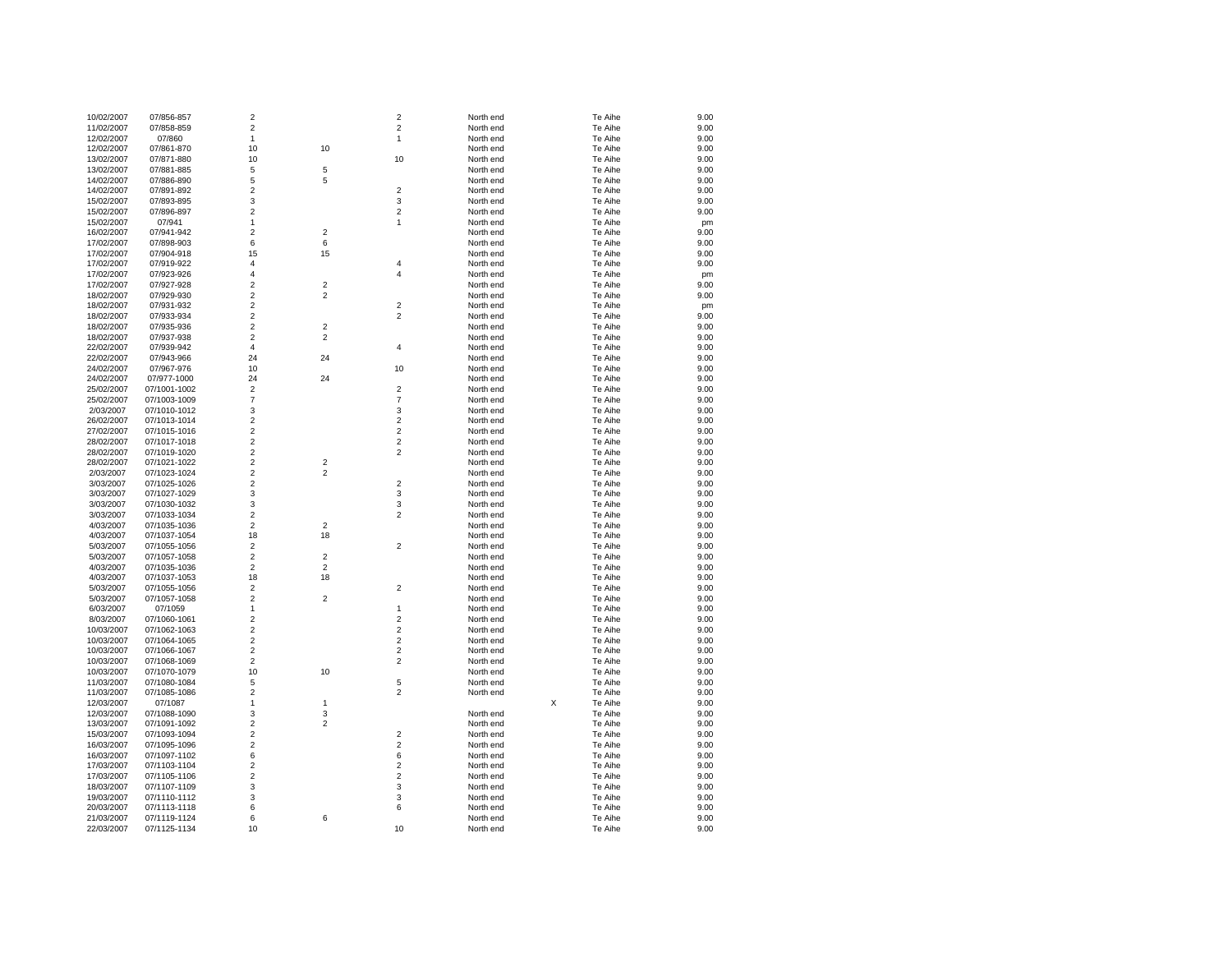| 22/03/2007 | 07/1135      | 1                       | 1              |                         | North end | Te Aihe    | 9.00 |
|------------|--------------|-------------------------|----------------|-------------------------|-----------|------------|------|
| 22/03/2007 | 07/1136-1137 | $\overline{\mathbf{c}}$ | $\overline{c}$ |                         | North end | Te Aihe    | 9.00 |
| 21/03/2007 | 07/1378-79   | $\overline{2}$          |                | $\overline{2}$          | North end | Te Aihe    | 9.00 |
| 24/03/2007 | 07/1380-1389 | 10                      |                | 10                      | North end | Te Aihe    | pm   |
| 24/03/2007 | 07/1390-1391 | $\overline{2}$          | $\overline{c}$ |                         | North end | Te Aihe    | 9.00 |
| 25/03/2007 | 07/1392-1393 | $\overline{\mathbf{c}}$ | 2              |                         | North end | Te Aihe    | 9.00 |
| 26/03/2007 | 07/1394-1396 | 3                       |                | 3                       | North end | Te Aihe    | 9.00 |
| 27/03/2007 | 07/1397      | 1                       |                | 1                       | North end | Te Aihe    | 9.00 |
| 29/03/2007 | 07/1398      | 1                       |                | 1                       | North end | Te Aihe    | 9.00 |
| 30/03/2007 | 07/1399-1404 | 6                       |                | 6                       | North end | Te Aihe    | pm   |
| 31/03/2007 | 07/1405-1407 | 3                       |                | 3                       | North end | Te Aihe    | 9.00 |
| 31/03/2007 | 07/1408-1411 | 4                       |                | 4                       | North end | Te Aihe    | 9.00 |
| 24/03/2007 | 07/1412-1413 | $\overline{c}$          | 2              |                         | North end | Te Aihe    | 9.00 |
| 30/03/2007 | 07/1414-1415 | $\overline{2}$          |                | $\overline{\mathbf{c}}$ | North end | Te Aihe    | 9.00 |
| 31/03/2007 | 07/1451      | 1                       | $\mathbf{1}$   |                         | North end | Te Aihe    | 9.00 |
| 2/04/2007  | 07/1416-1417 | $\overline{\mathbf{c}}$ |                | $\overline{c}$          | North end | Te Aihe    | 9.00 |
| 3/04/2007  | 07/1418-1423 | 6                       |                | 6                       | North end | Te Aihe    | 9.00 |
| 3/04/2007  | 07/1424-1425 | 2                       |                | 2                       | North end | Te Aihe    | 9.00 |
| 6/04/2007  | 07/1426-1427 | $\overline{c}$          |                | $\overline{\mathbf{c}}$ | North end | Te Aihe    | 9.00 |
| 6/04/2007  | 07/1428-1435 | 8                       |                | 8                       | North end | Te Aihe    | 9.00 |
| 6/04/2007  | 07/1436-1439 | 4                       | 4              |                         | North end | Te Aihe    | 9.00 |
| 7/04/2007  | 07/1440-1441 | $\overline{2}$          |                | $\overline{2}$          | North end | Te Aihe    | pm   |
| 8/04/2007  | 07/1442-1447 | 6                       | 6              |                         | North end | Te Aihe    | 9.00 |
| 9/04/2007  | 07/1448-1449 | $\overline{\mathbf{c}}$ |                | $\overline{\mathbf{c}}$ | North end | Te Aihe    | 9.00 |
| 9/04/2007  | 07/1450-1452 | $\overline{c}$          |                | $\overline{\mathbf{c}}$ | North end | Te Aihe    | 9.00 |
| 9/04/2007  | 07/1469-1470 | $\overline{2}$          |                | $\overline{c}$          | North end | Te Aihe    | 9.00 |
| 10/04/2007 | 07/1453-1454 | $\overline{2}$          |                | $\overline{2}$          | North end | Te Aihe    | 9.00 |
| 10/04/2007 | 07/1455-1456 | $\overline{\mathbf{c}}$ | 2              |                         | North end | Te Aihe    | 9.00 |
| 12/04/2007 | 07/1457-1462 | 6                       |                | 6                       | North end | Te Aihe    | 9.00 |
| 12/04/2007 | 07/1471      | 1                       |                | 1                       | North end | Te Aihe    | 9.00 |
| 14/04/2007 | 07/1463-1464 | $\overline{c}$          |                | $\overline{2}$          | North end | Te Aihe    | 9.00 |
| 14/04/2007 | 07/1465-1466 | $\overline{c}$          |                | $\overline{2}$          | North end | Te Aihe    | 9.00 |
| 14/04/2007 | 07/1467-1468 | 2                       |                | 2                       | North end | Te Aihe    | 9.00 |
| 18/04/2007 | 07/1472      | $\mathbf{1}$            | $\mathbf{1}$   |                         | North end | Te Aihe    | 9.00 |
| 18/04/2007 | 07/1473-1480 | 8                       |                | 8                       | North end | Te Aihe    | 9.00 |
| 20/04/2007 | 07/1481-1490 | 10                      |                | 10                      | North end | Te Aihe    | 9.00 |
| 20/04/2007 | 07/1491-1500 | 10                      | 10             |                         | North end | Te Aihe    | 9.00 |
| 20/04/2007 | 07/1501-1504 | 4                       | 4              |                         | North end | Te Aihe    | 9.00 |
| 21/04/2007 | 07/1505-1514 | 10                      |                | 10                      | North end | Te Aihe    | 9.00 |
| 21/04/2007 | 07/1515-1518 | 4                       | 4              |                         | North end | Te Aihe    | 9.00 |
| 27/04/2007 | 07/1519-1532 | 14                      | 14             |                         | North end | Te Aihe    | 9.00 |
| 27/04/2007 | 07/1533-1541 | 9                       |                | 9                       | North end | Te Aihe    | pm   |
| 3/05/2007  | 07/1542-1543 | $\overline{2}$          |                | $\overline{\mathbf{c}}$ | North end | Te Aihe    | 9.00 |
| 3/05/2007  | 07/1544      | $\mathbf{1}$            | 1              |                         | North end | Te Aihe    | 9.00 |
| 5/05/2007  | 07/1545-1548 | $\overline{4}$          | 4              |                         | North end | Te Aihe    | 9.00 |
| 5/05/2007  | 07/1549-1550 | $\overline{c}$          |                | $\overline{\mathbf{c}}$ | North end | Te Aihe    | 9.00 |
| 5/05/2007  | 07/1551-1555 | 5                       |                | 5                       | North end | Te Aihe    | 9.00 |
| 5/05/2007  | 07/1556-1567 | $\overline{c}$          |                | $\overline{\mathbf{c}}$ | North end | Te Aihe    | 9.00 |
| 4/05/2007  | 07/1558      | $\mathbf{1}$            |                | $\mathbf{1}$            | North end | Te Aihe    | 9.00 |
| 8/05/2007  | 07/1559-1565 | 7                       | $\overline{7}$ |                         | North end | Te Aihe    | 9.00 |
| 12/05/2007 | 07/1566-1568 | 3                       |                | 3                       | North end | Te Aihe    | 9.00 |
| 12/05/2007 | 07/1569-1570 | $\overline{c}$          |                | $\overline{\mathbf{c}}$ | North end | Te Aihe    | 9.00 |
| 12/05/2007 | 07/1574      | 1                       |                | 1                       | North end | Te Aihe    | 9.00 |
| 13/05/2007 | 07/1571      | $\mathbf{1}$            |                | $\mathbf{1}$            | North end | Te Aihe    | 9.00 |
| 13/05/2007 | 07/1572-1573 | $\overline{2}$          |                | $\overline{2}$          | North end | Te Aihe    | 9.00 |
| 13/05/2007 | 07/1575      | 1                       | 1              |                         | North end | Te Aihe    | 9.00 |
| 14/05/2007 | 07/1576-1582 | $\overline{7}$          | 7              |                         | North end | Te Aihe    | 9.00 |
| 17/05/2007 | 07/1583-1588 | 6                       | 6              |                         | North end | Te Aihe    | 9.00 |
| 17/05/2007 | 07/1589      | 1                       |                | 1                       | North end | Te Aihe    | 9.00 |
| 19/05/2007 | 07/1590      | 1                       | 1              |                         | North end | Te Aihe    | 9.00 |
| 16/05/2007 | 07/1591-1593 | 3                       | 3              |                         | North end | Helipro    | 9.00 |
| 17/05/2007 | 07/1594-1595 | $\overline{c}$          | 2              |                         | North end | Te Aihe    | 9.00 |
| 17/05/2007 | 07/1596-1604 | 9                       |                | 9                       | North end | <b>KMC</b> | 9.00 |
| 20/05/2007 | 07/1605      | $\mathbf{1}$            | 1              |                         | North end | Te Aihe    | 9.00 |
| 20/05/2007 | 07/1606      | 1                       | 1              |                         | North end | Te Aihe    | 9.00 |
| 22/05/2007 | 07/1607      | $\mathbf{1}$            | 1              |                         | North end | Te Aihe    | 9.00 |
| 23/05/2007 | 07/1608-1609 | $\overline{2}$          | $\overline{2}$ |                         | North end | Te Aihe    | 9.00 |
| 26/05/2007 | 07/1610-1616 | $\overline{7}$          |                | 7                       | North end | Te Aihe    | 9.00 |
| 26/05/2007 | 07/1617-1619 | 3                       |                | 3                       | North end | Te Aihe    | 9.00 |
|            |              |                         |                |                         |           |            |      |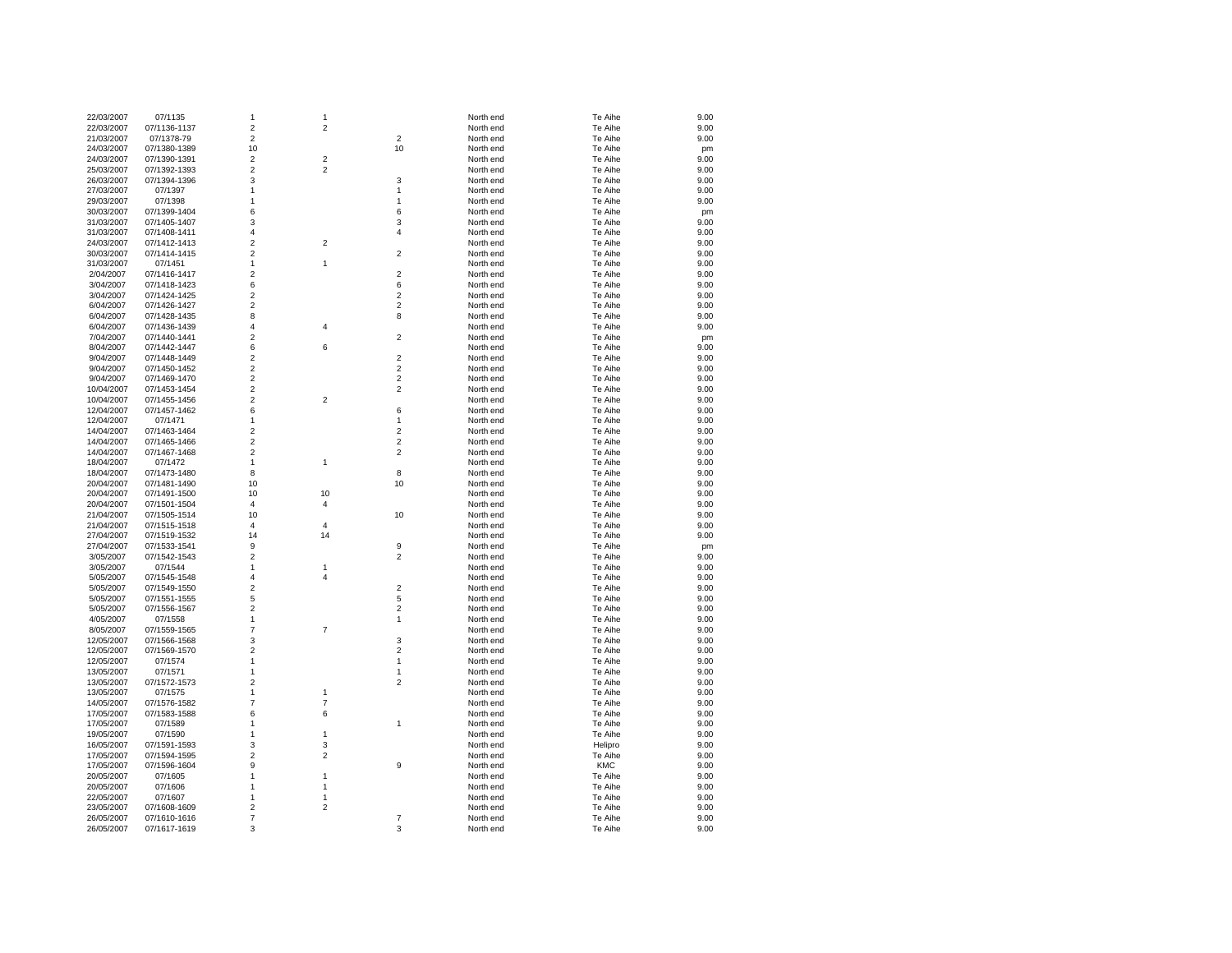| 26/05/2007 | 07/1620-1623 | $\overline{\mathbf{4}}$ | 4                       |                         | North end | Te Aihe | 9.00 |
|------------|--------------|-------------------------|-------------------------|-------------------------|-----------|---------|------|
| 31/05/2007 | 07/1624-1625 | $\overline{2}$          |                         | $\overline{2}$          | North end | Te Aihe | pm   |
| 2/06/2007  | 07/1626-1627 | $\overline{c}$          |                         | $\overline{2}$          | North end | Te Aihe | 9.00 |
| 3/06/2007  | 07/1639-1640 | $\overline{\mathbf{c}}$ | $\overline{2}$          |                         | North end | Te Aihe | 9.00 |
| 9/06/2007  | 07/1628-1629 | $\overline{2}$          | 2                       |                         | North end | Te Aihe | 9.00 |
| 10/06/2007 | 07/1630-1631 | $\overline{2}$          |                         | $\overline{2}$          | North end | Te Aihe | 9.00 |
| 16/06/2007 | 07/1632-1633 | $\overline{2}$          |                         | $\overline{2}$          | North end | Te Aihe | 9.00 |
| 16/06/2007 | 07/1634-1638 | 5                       | 5                       |                         | North end | Te Aihe | 9.00 |
| 17/06/2007 | 07/1641-1642 | $\overline{c}$          | $\overline{\mathbf{c}}$ |                         | North end | Te Aihe | 9.00 |
| 27/06/2007 | 07/1643-1655 | 13                      | 13                      |                         | North end | Te Aihe | 9.00 |
| 28/06/2007 | 07/1656-1665 | 10                      |                         | 10                      | North end | Te Aihe | 9.00 |
| 30/06/2007 | 07/1666-1667 | $\overline{2}$          |                         | $\overline{2}$          | North end | Te Aihe | pm   |
| 1/07/2007  | 07/1668-1672 | 5                       | 5                       |                         | North end | Te Aihe | 9.00 |
| 2/07/2007  | 07/1673-1675 | $\overline{c}$          |                         | $\overline{2}$          | North end | Te Aihe | 9.00 |
| 7/07/2007  | 07/1681-1686 | 6                       |                         | 6                       | North end | Te Aihe | 9.00 |
| 19/07/2007 | 07/1687-1696 | 10                      |                         | 10                      | North end | Te Aihe | pm   |
| 21/07/2007 | 07/1697-1702 | 6                       |                         | 6                       | North end | Te Aihe | 9.00 |
| 21/07/2007 | 07/1703-1704 | $\overline{c}$          |                         | $\overline{2}$          | North end | Te Aihe | 9.00 |
| 31/07/2007 | 07/1705-1706 | $\overline{c}$          |                         | $\overline{2}$          | North end | Te Aihe | 9.00 |
| 31/07/2007 | 07/1707-1712 | 6                       |                         | 6                       | North end | Te Aihe | 9.00 |
| 21/07/2007 | 07/1713-1714 | $\overline{2}$          |                         | $\overline{2}$          | North end | Te Aihe | 9.00 |
| 4/08/2007  | 07/1715-1716 | $\overline{2}$          |                         | $\overline{2}$          | North end | Te Aihe | 9.00 |
| 31/08/2007 | 0/71721      | $\mathbf{1}$            |                         | 1                       | North end | Te Aihe | pm   |
| 15/09/2007 | 07/1717-1721 | 5                       | 5                       |                         | North end | Te Aihe | 9.00 |
| 17/09/2007 | 07/1722-1723 | $\overline{2}$          | $\overline{\mathbf{c}}$ |                         | North end | Helipro | 9.00 |
| 20/09/2007 | 07/1724-1726 | 3                       |                         | 3                       | North end | Helipro | 9.00 |
| 21/09/2007 | 07/1727-1728 | $\overline{2}$          |                         | $\overline{2}$          | North end | Te Aihe | 9.00 |
| 22/09/2007 | 07/1729-1730 | $\overline{2}$          |                         | $\overline{2}$          | North end | Te Aihe | 9.00 |
| 22/09/2007 | 07/1731-1734 | 4                       |                         | $\overline{4}$          | North end | Te Aihe | 9.00 |
| 22/09/2007 | 07/1735-1736 | $\overline{2}$          |                         | $\overline{2}$          | North end | Te Aihe | 9.00 |
| 23/09/2007 | 07/1737-1738 | $\overline{2}$          | $\overline{\mathbf{c}}$ |                         | North end | Te Aihe | 9.00 |
| 27/09/2007 | 07/1739-1740 | $\overline{2}$          |                         | $\overline{2}$          | North end | Te Aihe | 9.00 |
| 28/09/2007 | 07/1741-1750 | 10                      |                         | 10                      | North end | Te Aihe | 9.00 |
| 28/09/2007 | 07/1751-1757 | $\overline{7}$          | $\overline{7}$          |                         | North end | Te Aihe | 9.00 |
| 29/09/2007 | 07/1758-1759 | $\overline{c}$          |                         | $\overline{2}$          | North end | Te Aihe | 9.00 |
| 29/09/2007 | 07/1760-1761 | $\overline{2}$          | $\overline{2}$          |                         | North end | Te Aihe | 9.00 |
| 29/09/2007 | 07/1762      | $\mathbf{1}$            | 1                       |                         | North end | Te Aihe | 9.00 |
| 30/09/2007 | 07/1763-1764 | $\overline{2}$          | 2                       |                         | North end | Te Aihe | 9.00 |
| 29/09/2007 | 07/1765-1766 | $\overline{c}$          |                         | $\overline{2}$          | North end | Te Aihe | 9.00 |
| 29/09/2007 | 07/1781-1782 | $\overline{2}$          |                         | $\overline{2}$          | North end | Te Aihe | pm   |
| 5/10/2007  | 07/1767-1770 | 4                       |                         | $\overline{4}$          | North end | Te Aihe | 9.00 |
| 3/10/2007  | 07/1771-1772 | $\overline{c}$          |                         | $\overline{2}$          | North end | Te Aihe | 9.00 |
| 6/10/2007  | 07/1773-1774 | $\overline{2}$          |                         | $\overline{2}$          | North end | Te Aihe | 9.00 |
| 6/10/2007  | 07/1775-1778 | 4                       |                         | $\overline{4}$          | North end | Te Aihe | 9.00 |
| 6/10/2007  | 07/1779-1780 | $\overline{2}$          |                         | $\overline{2}$          | North end | Te Aihe | 9.00 |
| 9/10/2007  | 07/1781-1782 | $\overline{c}$          |                         | $\overline{2}$          | North end | Te Aihe | 9.00 |
| 9/10/2007  | 07/1783      | 1                       | 1                       |                         | North end | Te Aihe | 9.00 |
| 12/10/2007 | 07/1784-1792 | 9                       |                         | 9                       | North end | Te Aihe | pm   |
| 13/10/2007 | 07/1793-1796 | $\overline{4}$          |                         | $\overline{4}$          | North end | Te Aihe | 9.00 |
| 13/10/2007 | 07/1797-1801 | 5                       |                         | 5                       | North end | Te Aihe | pm   |
| 14/10/2007 | 07/1802-1803 | $\overline{\mathbf{c}}$ |                         | $\overline{2}$          | North end | Te Aihe | 9.00 |
| 14/10/2007 | 07/1804-1805 | $\overline{\mathbf{c}}$ | $\overline{\mathbf{c}}$ |                         | North end | Te Aihe | 9.00 |
| 15/10/2007 | 07/1806-1807 | $\overline{2}$          |                         | $\overline{2}$          | North end | Te Aihe | pm   |
| 20/10/2007 | 07/1808-1811 | $\overline{4}$          |                         | $\overline{4}$          | North end | Te Aihe | 9.00 |
| 20/10/2007 | 07/1812-1814 | 3                       |                         | 3                       | North end | Te Aihe | 9.00 |
| 20/10/2007 | 07/1815      | 1                       |                         | 1                       | North end | Te Aihe | 9.00 |
| 20/10/2007 | 07/1816-1817 | $\overline{2}$          |                         | $\overline{2}$          | North end | Te Aihe | 9.00 |
| 21/10/2007 | 07/1818-1819 | $\overline{2}$          |                         | $\overline{2}$          | North end | Te Aihe | 9.00 |
| 21/10/2007 | 07/1820-1821 | $\overline{2}$          |                         | $\overline{2}$          | North end | Te Aihe | 9.00 |
| 24/10/2007 | 07/1822-1828 | $\overline{7}$          |                         | $\overline{7}$          | North end | Te Aihe | 9.00 |
| 25/10/2007 | 07/1829      | $\mathbf{1}$            |                         | $\mathbf{1}$            | North end | Te Aihe | 9.00 |
| 27/10/2007 | 07/1830-1831 | $\overline{2}$          |                         | $\overline{2}$          | North end | Te Aihe | 9.00 |
| 27/10/2007 | 07/1832-1833 | $\overline{\mathbf{c}}$ |                         | $\overline{\mathbf{c}}$ | North end | Te Aihe | 9.00 |
| 27/10/2007 | 07/1834-1835 | $\overline{\mathbf{c}}$ |                         | $\overline{c}$          | North end | Te Aihe | 9.00 |
| 27/10/2007 | 07/1932-1933 | $\overline{2}$          |                         | $\overline{2}$          | North end | Te Aihe | 9.00 |
| 27/10/2007 | 07/1937-1940 | $\overline{4}$          |                         | $\overline{4}$          | North end | Te Aihe | 9.00 |
| 30/10/2007 | 07/1836-1837 | $\overline{2}$          | 2                       |                         | North end | Te Aihe | 9.00 |
| 31/10/2007 | 07/1838      | $\mathbf{1}$            | 1                       |                         | North end | Te Aihe | 9.00 |
| 31/10/2007 | 07/1941-1942 | $\overline{2}$          |                         | $\overline{2}$          | North end | Te Aihe | 9.00 |
|            |              |                         |                         |                         |           |         |      |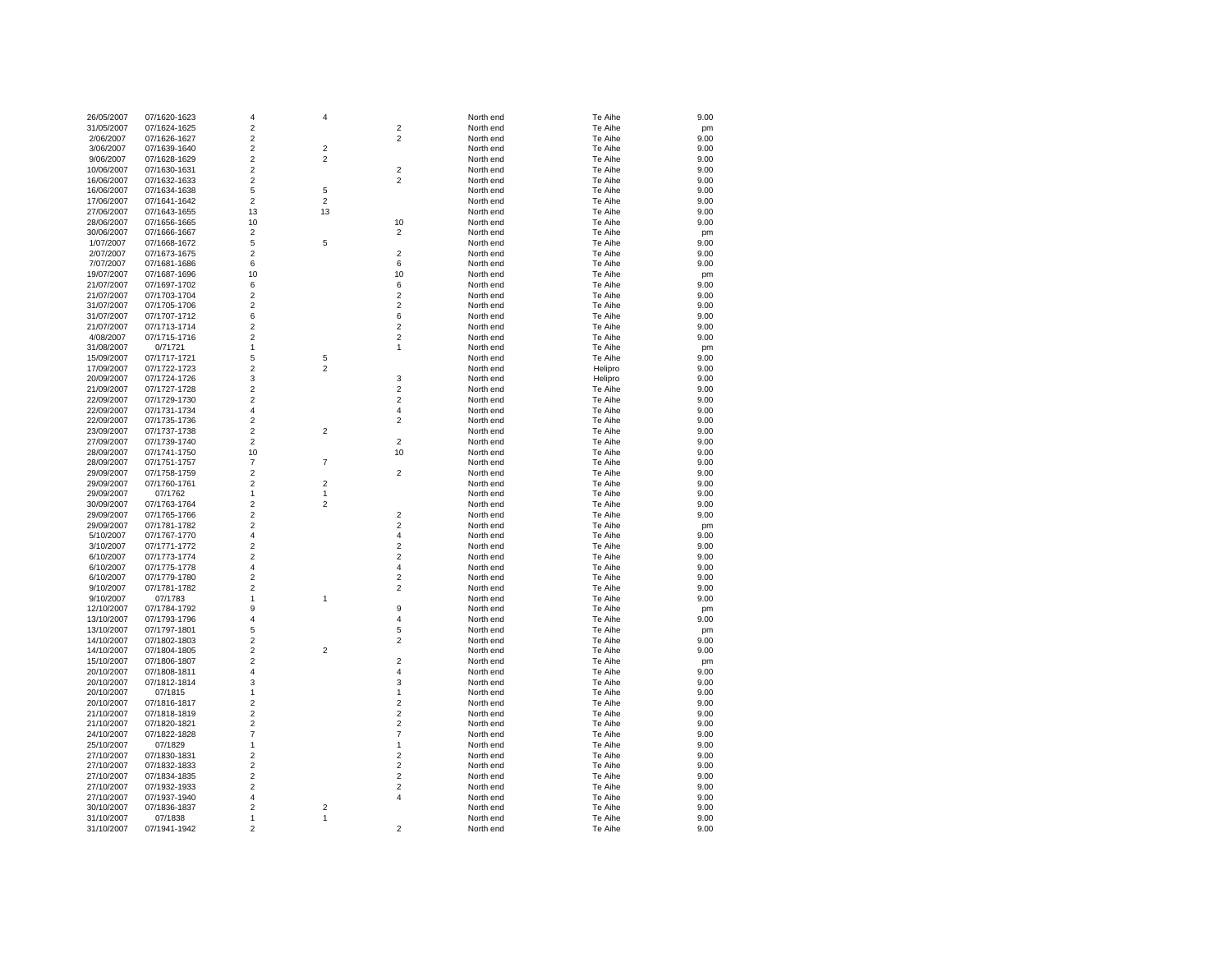| 2/11/2007<br>2/11/2007   |                         |                    |                  |                    |                        |                    |              |           |
|--------------------------|-------------------------|--------------------|------------------|--------------------|------------------------|--------------------|--------------|-----------|
|                          | 07/1839-1840            | $\overline{2}$     |                  | $\overline{2}$     | North end              | Te Aihe            | 9.00         |           |
|                          | 07/1841                 | 1                  |                  | $\mathbf{1}$       | North end              | Te Aihe            | 9.00         |           |
| 3/11/2007                | 07/1842-1849            | 8                  |                  | 8                  | North end              | Te Aihe            | 9.00         |           |
|                          |                         |                    |                  |                    |                        |                    |              |           |
| 3/11/2007                | 07/1934-1935            | $\sqrt{2}$         |                  | $\overline{c}$     | North end              | Te Aihe            | 9.00         |           |
| 5/11/2007                | 07/1850-1859            | 10                 |                  | 10                 | North end              | Te Aihe            | 9.00         | cancelled |
| 6/11/2007                | 07/1860-1861            | $\overline{2}$     |                  | $\overline{2}$     | North end              | Te Aihe            | 9.00         |           |
|                          |                         |                    |                  |                    |                        |                    |              |           |
| 7/11/2007                | 07/1862                 | 1                  | $\mathbf{1}$     |                    | North end              | Te Aihe            | 9.00         |           |
| 8/11/2007                | 07/1863-1865            | 3                  |                  | 3                  | North end              | Te Aihe            | 9.00         |           |
| 9/11/2007                | 07/1866-1870            | 5                  | $\sqrt{5}$       |                    | North end              | Te Aihe            | 9.00         |           |
|                          |                         |                    |                  |                    |                        |                    |              |           |
| 10/11/2007               | 07/1881-1890            | 10                 |                  | 10                 | North end              | Te Aihe            | 9.00         |           |
| 10/11/2007               | 07/1891-1892            | $\overline{2}$     | $\sqrt{2}$       |                    | North end              | Te Aihe            | 9.00         |           |
| 11/11/2007               | 07/1893-1895            | 3                  |                  | 3                  | North end              | Te Aihe            | 9.00         |           |
|                          |                         |                    |                  |                    |                        |                    |              |           |
| 12/11/2007               | 07/1896-1905            | 10                 |                  | 10                 | North end              | Te Aihe            | pm           |           |
| 13/11/2007               | 07/1906-1907            | $\overline{2}$     |                  | $\overline{2}$     | North end              | Te Aihe            | pm           | cancelled |
| 13/11/2007               | 07/1908-1910            | 3                  |                  | $\mathbf 3$        | North end              | Te Aihe            | 9.00         |           |
|                          |                         |                    |                  |                    |                        |                    |              |           |
| 13/11/2007               | 07/1911-1916            | 6                  | 6                |                    | North end              | Te Aihe            | 9.00         |           |
| 16/11/2007               | 07/1917-1918            | $\overline{2}$     |                  | $\overline{2}$     | North end              | Te Aihe            | 9.00         |           |
| 17/11/2007               | 07/1921-1928            | 8                  |                  | 8                  | North end              | Te Aihe            | 9.00         |           |
|                          |                         |                    |                  |                    |                        |                    |              |           |
| 17/11/2007               | 07/1929-1930            | $\overline{2}$     |                  | $\overline{2}$     | North end              | <b>KMC</b>         | pm           |           |
| 18/11/2007               | 07/1919-1920            | $\overline{2}$     |                  | $\overline{2}$     | North end              | Te Aihe            | 9.00         |           |
| 19/11/2007               | 07/1931-1934            | $\overline{4}$     | $\overline{4}$   |                    | North end              | Te Aihe            | 9.00         |           |
| 19/11/2007               | 07/1935-1936            | $\overline{2}$     |                  | $\overline{2}$     | North end              | Te Aihe            |              |           |
|                          |                         |                    |                  |                    |                        |                    | pm           |           |
| 19/11/2007               | 07//1950                | 1                  |                  | $\mathbf{1}$       | North end              | Te Aihe            | 9.00         |           |
| 20/11/2007               | 07/1937                 | $\mathbf{1}$       |                  | $\mathbf{1}$       | North end              | Te Aihe            | pm           |           |
| 20/11/2007               | 07/1938-1943            | 6                  |                  | 6                  | North end              | Te Aihe            | 9.00         |           |
|                          |                         |                    |                  |                    |                        |                    |              |           |
| 20/11/2007               | 071944-1945             | $\sqrt{2}$         |                  | $\overline{2}$     | North end              | Te Aihe            | pm           |           |
| 21/11/2007               | 07/1946-1947            | $\sqrt{2}$         |                  | $\overline{2}$     | North end              | Te Aihe            | 9.00         |           |
| 21/11/2007               | 07/1948-1949            | $\overline{2}$     |                  | $\overline{2}$     | North end              | Te Aihe            | pm           |           |
|                          |                         |                    |                  |                    |                        |                    |              |           |
| 23/11/2007               | 07/1951-1960            | 10                 |                  | 10                 | North end              | Te Aihe            | 9.00         | 2 Nights  |
| 23/11/2007               | 07/1961-1966            | 6                  | 6                |                    | North end              | Te Aihe            | 9.00         |           |
| 23/11/2007               | 07/1967-1972            | 6                  | 6                |                    | North end              | Te Aihe            | 9.00         |           |
| 25/11/2007               | 07/1973                 | $\mathbf{1}$       |                  | $\mathbf{1}$       | North end              | Te Aihe            | 9.00         |           |
|                          |                         |                    |                  |                    |                        |                    |              |           |
| 25/11/2007               | 07/1974-1975            | $\sqrt{2}$         |                  | $\overline{2}$     | North end              | Te Aihe            | 9.00         |           |
| 25/11/2007               | 07/1976-1979            | 4                  |                  | 4                  | North end              | Te Aihe            | 9.00         |           |
| 25/11/2007               | 07/1980-1981            | $\overline{2}$     |                  | $\overline{2}$     | North end              | Te Aihe            | pm           |           |
|                          |                         |                    |                  |                    |                        |                    |              |           |
| 26/11/2007               | 07/1982-1983            | $\overline{2}$     |                  | $\overline{2}$     | North end              | Te Aihe            | 9.00         |           |
| 27/11/2007               | 07/1984                 | $\mathbf{1}$       |                  | $\mathbf{1}$       | North end              | Te Aihe            | pm           |           |
| 27/11/2007               | 07/1985-1986            | $\overline{2}$     |                  | $\overline{2}$     | North end              | Te Aihe            | pm           |           |
| 28/11/2007               | 07/1987-1996            | 10                 |                  | 10                 | North end              | Te Aihe            | 9.00         |           |
|                          |                         |                    |                  |                    |                        |                    |              |           |
| 28/11/2007               | 07/1997-2001            | $\sqrt{5}$         | $\sqrt{5}$       |                    | North end              | Te Aihe            | 9.00         |           |
| 29/11/2007               | 07/2002-2003            | $\overline{2}$     |                  | $\overline{2}$     | North end              | Te Aihe            | 9.00         |           |
| 30/11/2007               | 07/2004-2005            | $\overline{2}$     |                  | $\overline{2}$     | North end              | Te Aihe            | 9.00         |           |
|                          |                         |                    |                  |                    |                        |                    |              |           |
| 30/11/2007               | 07/2006-2007            | $\overline{2}$     |                  | $\overline{2}$     | North end              | Te Aihe            | 9.00         |           |
| 1/12/2007                | 07/2008-2017            | 10                 |                  | 10                 | North end              | <b>KMC</b>         | 9.00         |           |
| 2/12/2007                | 07/2018                 | $\mathbf{1}$       | $\overline{1}$   |                    | North end              | Te Aihe            | 9.00         |           |
| 3/12/2007                | 07/2019-2023            | 5                  |                  | 5                  | North end              | Te Aihe            | 9.00         |           |
|                          |                         |                    |                  |                    |                        |                    |              |           |
| 5/12/2007                | 07/2024-2033            | 10                 |                  | 10                 | North end              | Te Aihe            | 9.00         |           |
| 5/12/2007                | 07/2034-2038            |                    |                  |                    |                        |                    |              |           |
|                          |                         | 5                  | 5                |                    | North end              | Te Aihe            | 9.00         |           |
|                          |                         |                    |                  |                    |                        |                    |              |           |
| 5/12/2007                | 07/2039-2040            | $\overline{2}$     | $\overline{2}$   |                    | North end              | Te Aihe            | 9.00         |           |
| 7/12/2007                | 07/2041-2042            | $\overline{2}$     |                  | $\overline{2}$     | North end              | Te Aihe            | 9.00         |           |
| 7/12/2007                | 07/2043-2044            | $\sqrt{2}$         |                  | $\overline{2}$     | North end              | Te Aihe            | pm           |           |
|                          |                         |                    |                  |                    |                        |                    |              |           |
| 7/12/2007                | 07/2045-2046            | $\mathbf 2$        | $\sqrt{2}$       |                    | North end              | Te Aihe            | 9.00         |           |
| 7/12/2007                | 07/2047-2052            | 6                  |                  | 6                  | North end              | Te Aihe            | 9.00         |           |
| 7/12/2007                | 07/2053-2058            | 6                  | $\boldsymbol{6}$ |                    | North end              | Te Aihe            | 9.00         |           |
| 8/12/2007                | 07/2059-2062            | $\overline{4}$     |                  | $\overline{4}$     | North end              | Te Aihe            | 9.00         |           |
|                          |                         |                    |                  |                    |                        |                    |              |           |
| 8/12/2007                | 07/2063-2064            | $\overline{2}$     |                  | $\overline{2}$     | North end              | Te Aihe            | 9.00         |           |
| 9/12/2007                | 07/2065-2067            | 3                  |                  | 3                  | North end              | Te Aihe            | 9.00         |           |
| 10/12/2007               | 07/2068-2069            | $\overline{2}$     |                  | $\overline{2}$     | North end              | Te Aihe            | pm           |           |
| 10/12/2007               | 07/2070-2071            | $\overline{2}$     |                  | $\overline{2}$     | North end              | Te Aihe            | 9.00         |           |
|                          |                         |                    |                  |                    |                        |                    |              |           |
| 10/12/2007               | 07/2072-2073            | $\overline{2}$     |                  | $\overline{2}$     | North end              | Te Aihe            | 9.00         |           |
| 11/12/2007               | 07/2074                 | $\mathbf{1}$       |                  | $\mathbf{1}$       | North end              | Te Aihe            | 9.00         |           |
| 11/12/2007               | 07/2075-2076            | $\overline{2}$     |                  | $\overline{2}$     | North end              | Te Aihe            | 9.00         |           |
|                          |                         |                    |                  |                    |                        |                    |              |           |
| 11/12/2007               | 07/2077-2085            | 9                  | 9                |                    | North end              | Te Aihe            | 9.00         |           |
| 13/12/2007               | 07/2086                 | 1                  |                  | $\mathbf{1}$       | North end              | Te Aihe            | 9.00         |           |
| 13/12/2007               | 07/2087-2088            | $\overline{2}$     |                  | $\overline{2}$     | North end              | Te Aihe            | 9.00         |           |
| 13/12/2007               | 07/2089-2100            | 12                 | 12               |                    | North end              | Te Aihe            | 9.00         |           |
|                          |                         |                    |                  |                    |                        |                    |              |           |
| 14/12/2007               | 07/2101-2015            | 5                  |                  | 5                  | North end              | Te Aihe            | 9.00         |           |
| 14/12/2007<br>15/12/2007 | 07/2016<br>07/2107-2116 | $\mathbf{1}$<br>10 |                  | $\mathbf{1}$<br>10 | North end<br>North end | Te Aihe<br>Te Aihe | 9.00<br>9.00 |           |